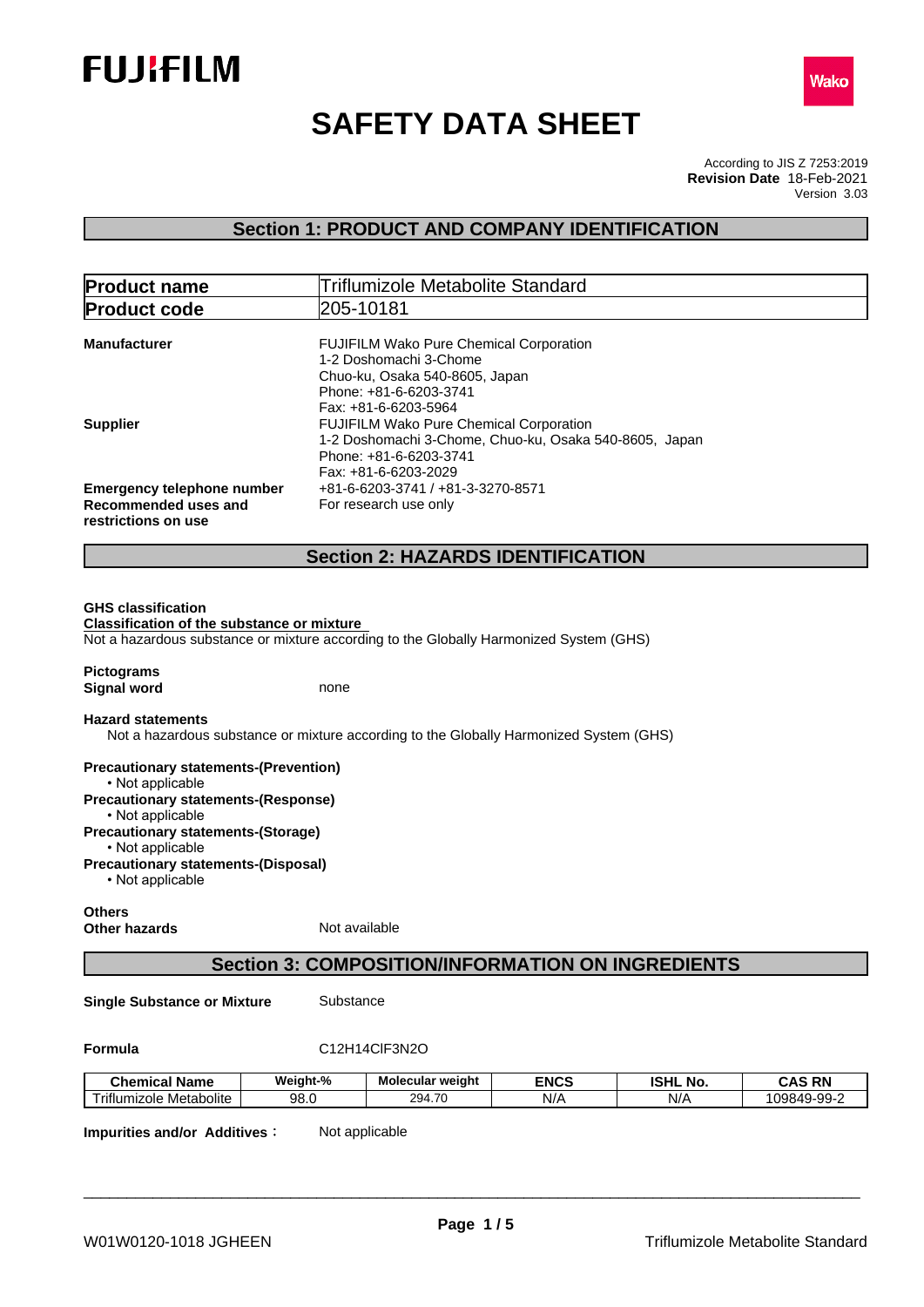# **Section 4: FIRST AID MEASURES**

#### **Inhalation**

Remove to fresh air. If symptoms persist, call a physician.

#### **Skin contact**

Wash off immediately with soap and plenty of water. If symptoms persist, call a physician.

#### **Eye contact**

IF IN EYES: Rinse cautiously with water for several minutes. Remove contact lenses, if present and easy to do. Continue rinsing. Immediate medical attention is required.

#### **Ingestion**

Rinse mouth. Never give anything by mouth to an unconscious person. Call a physician or poison control center immediately. Do not induce vomiting without medical advice.

#### **Protection of first-aiders**

Use personal protective equipment as required.

# **Section 5: FIRE FIGHTING MEASURES**

#### **Suitable extinguishing media**

Water spray (fog), Carbon dioxide (CO2), Foam, Extinguishing powder, Sand

**Unsuitable extinguishing media**

No information available

#### **Specific hazards arising from the chemical product**

Thermal decomposition can lead to release of irritating and toxic gases and vapors.

**Special extinguishing method**

# No information available

# **Special protective actions for**

#### **fire-fighters**

Use personal protective equipment as required.Firefighters should wear self-contained breathing apparatus and full firefighting turnout gear.

# **Section 6: ACCIDENTAL RELEASE MEASURES**

# **Personal precautions, protective equipment and emergency procedures**

For indoor, provide adequate ventilation process until the end of working. Deny unnecessary entry other than the people involved by, for example, using a rope. While working, wear appropriate protective equipments to avoid adhering it on skin, or inhaling the gas. Work from windward, and retract the people downwind.

#### **Environmental precautions**

To be careful not discharged to the environment without being properly handled waste water contaminated.

#### **Methods and materials for contaminent and methods and materials for cleaning up**

Sweep up and gather scattered particles, and collect it in an empty airtight container.

#### **Recoverly, neutralization**

No information available

### **Secondary disaster prevention measures**

Clean contaminated objects and areas thoroughly observing environmental regulations.

# **Section 7: HANDLING AND STORAGE**

#### **Handling**

#### **Technical measures**

Avoid contact with strong oxidizing agents. Use with local exhaust ventilation.

#### **Precautions**

Do not rough handling containers, such as upsetting, falling, giving a shock, and dragging. Prevent leakage, overflow, and scattering. Not to generate steam and dust in vain. Seal the container after use. After handling, wash hands and face, and then gargle. In places other than those specified, should not be smoking or eating and drinking. Should not be brought contaminated protective equipment and gloves to rest stops. Deny unnecessary entry of non-emergency personnel to the handling area.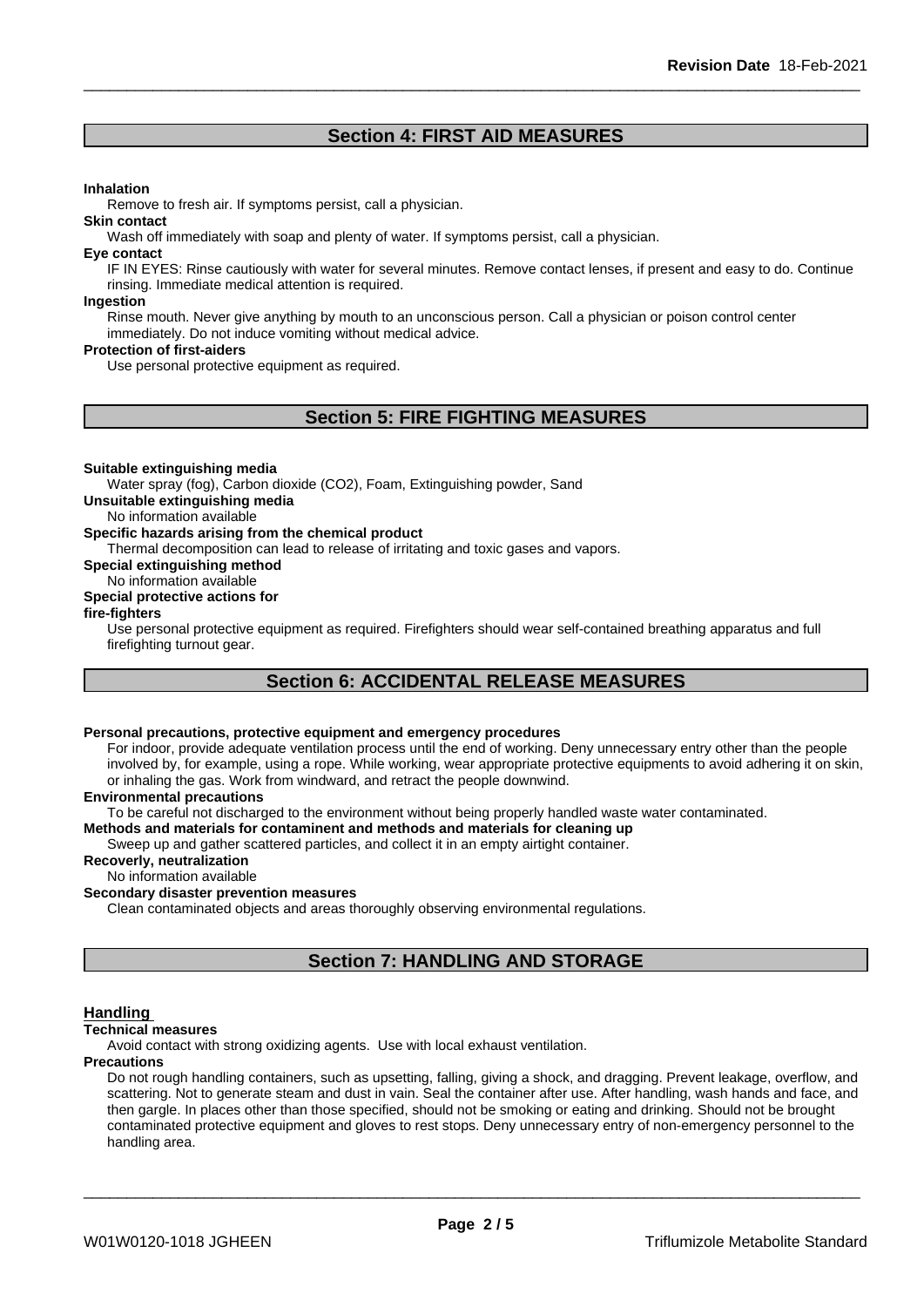#### **Safety handling precautions**

Avoid contact with skin, eyes or clothing. Use personal protective equipment as required.

#### **Storage**

**Safe storage conditions Safe packaging material** Glass **Incompatible substances** Strong oxidizing agents

**Storage conditions** Keep container protect from light tightly closed. Store in a cool (2-10 °C) place.

## **Section 8: EXPOSURE CONTROLS/PERSONAL PROTECTION**

#### **Engineering controls**

In case of indoor workplace, seal the source or use a local exhaust system. Provide the safety shower facility, and handand eye-wash facility. And display their position clearly.

**Exposure limits** This product, as supplied, does not contain any hazardous materials with occupational exposure limits established by the region specific regulatory bodies.

**Personal protective equipment Respiratory protection** Dust mask Hand protection **Protection** Protection gloves **Skinandbody protection** Long-sleeved work clothes

**Eye protection protective eyeglasses or chemical safety goggles** 

#### **General hygiene considerations**

Handle in accordance with good industrial hygiene and safety practice.

# **Section 9: PHYSICAL AND CHEMICAL PROPERTIES**

#### **Form**

| Color                                                  | White - slightly brown        |
|--------------------------------------------------------|-------------------------------|
| Appearance                                             | crystals - crystalline powder |
| Odor                                                   | No data available             |
| <b>Melting point/freezing point</b>                    | $62 - 64 °C$                  |
| Boiling point, initial boiling point and boiling range | No data available             |
| <b>Flammability</b>                                    | No data available             |
| <b>Evaporation rate:</b>                               | No data available             |
| Flammability (solid, gas):                             | No data available             |
| Upper/lower flammability or                            |                               |
| explosive limits                                       |                               |
| Upper:                                                 | No data available             |
| Lower:                                                 | No data available             |
| <b>Flash point</b>                                     | No data available             |
| Auto-ignition temperature:                             | No data available             |
| Decomposition temperature:                             | No data available             |
| рH                                                     | No data available             |
| Viscosity (coefficient of viscosity)                   | No data available             |
| <b>Dynamic viscosity</b>                               | No data available             |
| <b>Solubilities</b>                                    | methanol: soluble.            |
| n-Octanol/water partition coefficient: (log Pow)       | No data available             |
| Vapour pressure                                        | No data available             |
| <b>Specific Gravity / Relative density</b>             | No data available             |
| Vapour density                                         | No data available             |
| <b>Particle characteristics</b>                        | No data available             |
|                                                        |                               |

# **Section 10: STABILITY AND REACTIVITY**

#### **Stability**

**Reactivity** No data available **Chemical stability** May be altered by light. **Hazardous reactions** None under normal processing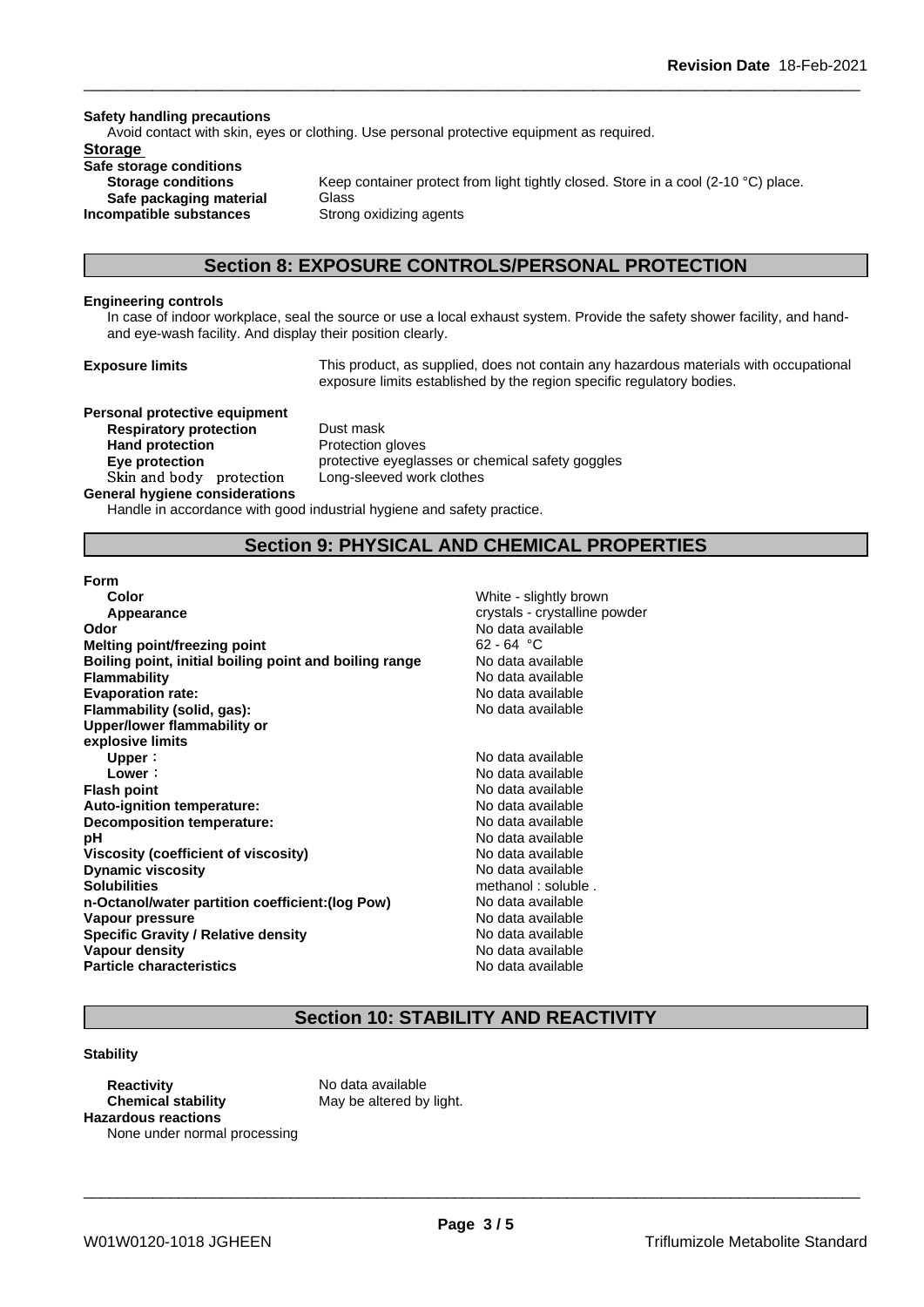**Conditions to avoid** Extremes of temperature and direct sunlight **Incompatible materials** Strong oxidizing agents **Hazardous decomposition products** Carbon monooxide (CO), Carbon dioxide (CO2), Nitrogen oxides (NOx), Halides

# **Section 11: TOXICOLOGICAL INFORMATION**

**Acute toxicity Acute toxicity Acute has a structure in the structure of**  $\mathbb{R}^n$  **No data available** 

**Skin irritation/corrosion** No data available **Serious eye damage/ irritation**<br> **Respiratory or skin sensitization**<br> **Respiratory or skin sensitization Respiratory or skin sensitization Reproductive cell mutagenicity** No data available **Carcinogenicity Carcinogenicity No data available** 

**Reproductive toxicity No data available** No data available **STOT-single exposure**  $\qquad \qquad \qquad$  No data available **STOT-repeated exposure** No data available **Aspiration hazard No data available No data available No data available** 

# **Section 12: ECOLOGICAL INFORMATION**

**Ecotoxicity** No information available

**Other data** No data available

**Persistence and degradability** No information available **Bioaccumulative potential** No information available **Mobility in soil**<br> **Hazard to the ozone layer** Mo information available **Hazard to the ozone layer** 

# **Section 13: DISPOSAL CONSIDERATIONS**

#### **Waste from residues**

Disposal should be in accordance with applicable regional, national and local laws and regulations. **Contaminated container and contaminated packaging**

Disposal should be in accordance with applicable regional, national and local laws and regulations.

# **Section 14: TRANSPORT INFORMATION**

| <b>ADR/RID</b><br>UN number<br>Proper shipping name:<br>UN classfication<br><b>Subsidiary hazard class</b><br>Packing group<br><b>Marine pollutant</b> | Not regulated<br>Not applicable |
|--------------------------------------------------------------------------------------------------------------------------------------------------------|---------------------------------|
| IMDG<br>UN number<br>Proper shipping name:<br>UN classfication<br><b>Subsidiary hazard class</b><br>Packing group                                      | Not regulated<br>-              |